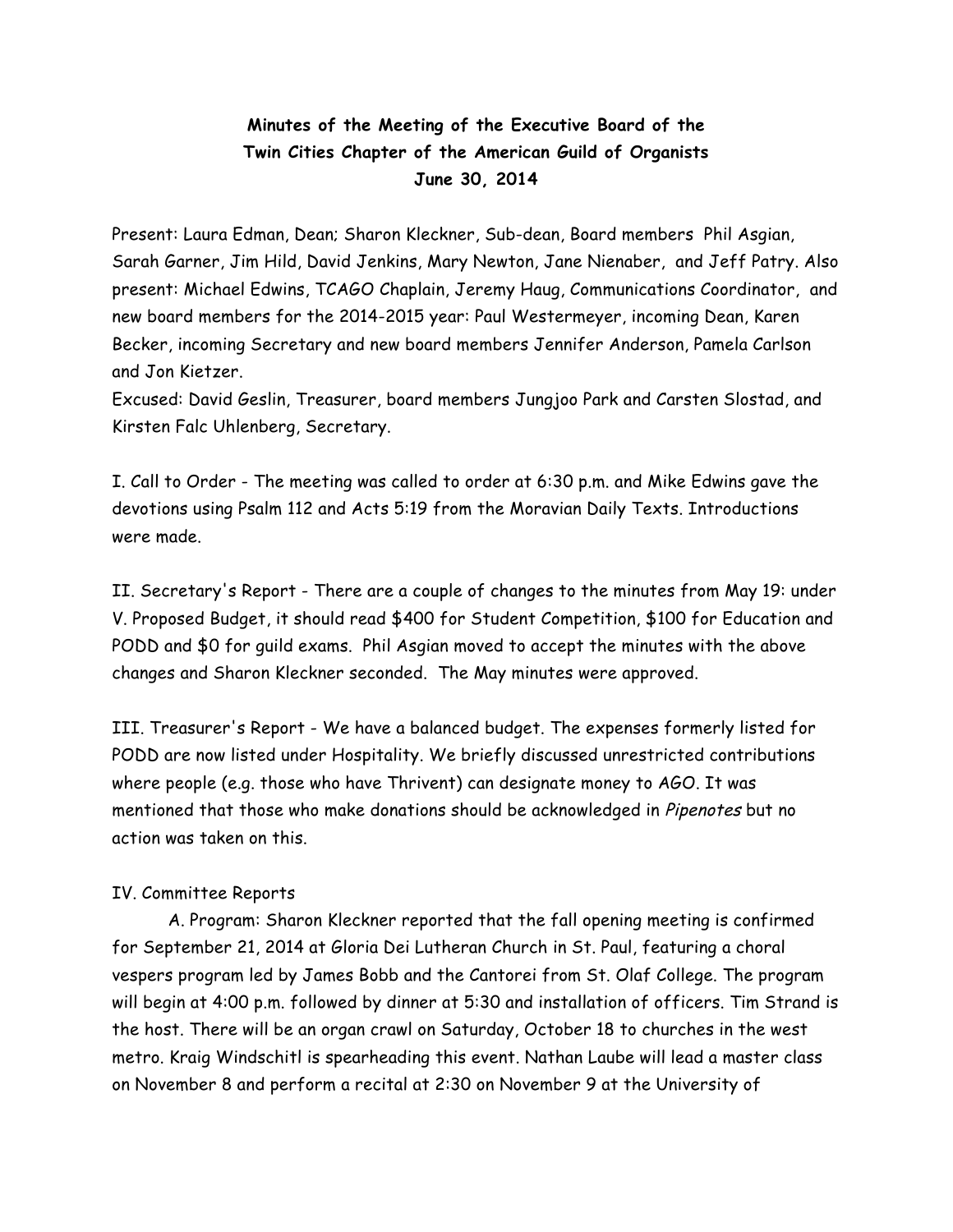St. Thomas. There will be a workshop in January, PODD in February, and Bach's Birthday Bash on March 21, 2015.

B. Publicity: Jeremy Haug has been named Communication Coordinator and he will be the liaison between the Program and Publicity committees. He has worked with getting registrations online and increased our use of social media.The Publicity Chair position will be open once David Jenkins steps into the Sub-Dean role in the fall.

C. Registrar Report (Jane Nienaber): 201 people have renewed as of June 30 and 144 still haven't renewed. There are 10 new members, and 3 of them initiated their membership through the National website. About 1/3 of our members do not renew online, and about 50 do not have email. Stephen Hamilton is willing to contact people who haven't renewed.

D. Professional Development: Jeff Patry is the Chair of this committee with members Cynthia Mortenson and Sean Vogt. Phil Asgian moved and Sharon Kleckner seconded to approve Christine Laughlin and Joshua Lindgren as additional members for this committee.

E. Special Projects - Phil Asgian was instrumental in getting 3-5 hours of video taken of the installation of the Glatter-Gotz, Rosales instrument at Augustana Lutheran and he wants to put this into an educational video, with the aim to be used for educational purposes and for organ committees. Carsten Slostad is helping with this and Jim Hild also offered to help.

V. New Business - Carolyn Diamond has tendered her resignation as Chair of the Development Committee. The purpose of this committee is to raise funds for projects approved by the board, but there is no focus at this point. This committee needs to work in tandem with other committees.

VI. Report of the Boston National Convention: about 2 dozen TCAGO people attended the national convention. It featured a wide diversity of offerings, many worship services, solemn evensong and lots of choral music including early music. Mary Newton helped with the competitions and Sarah Garner designed the TCACO ad in the booklet which featured pictures of Jessica Park and Libby Larson. Music of Minnesota composers Carol Barnett and Libby Larsen was featured at the convention.

VII. Adjournment - Laura thanked Sharon for her work as Program Chair for the past 2 years. Outgoing board members are Mary Newton, Jane Nienaber and Jeff Patry. Laura is thankful to be ending her term with a balanced budget and she's very appreciative of the